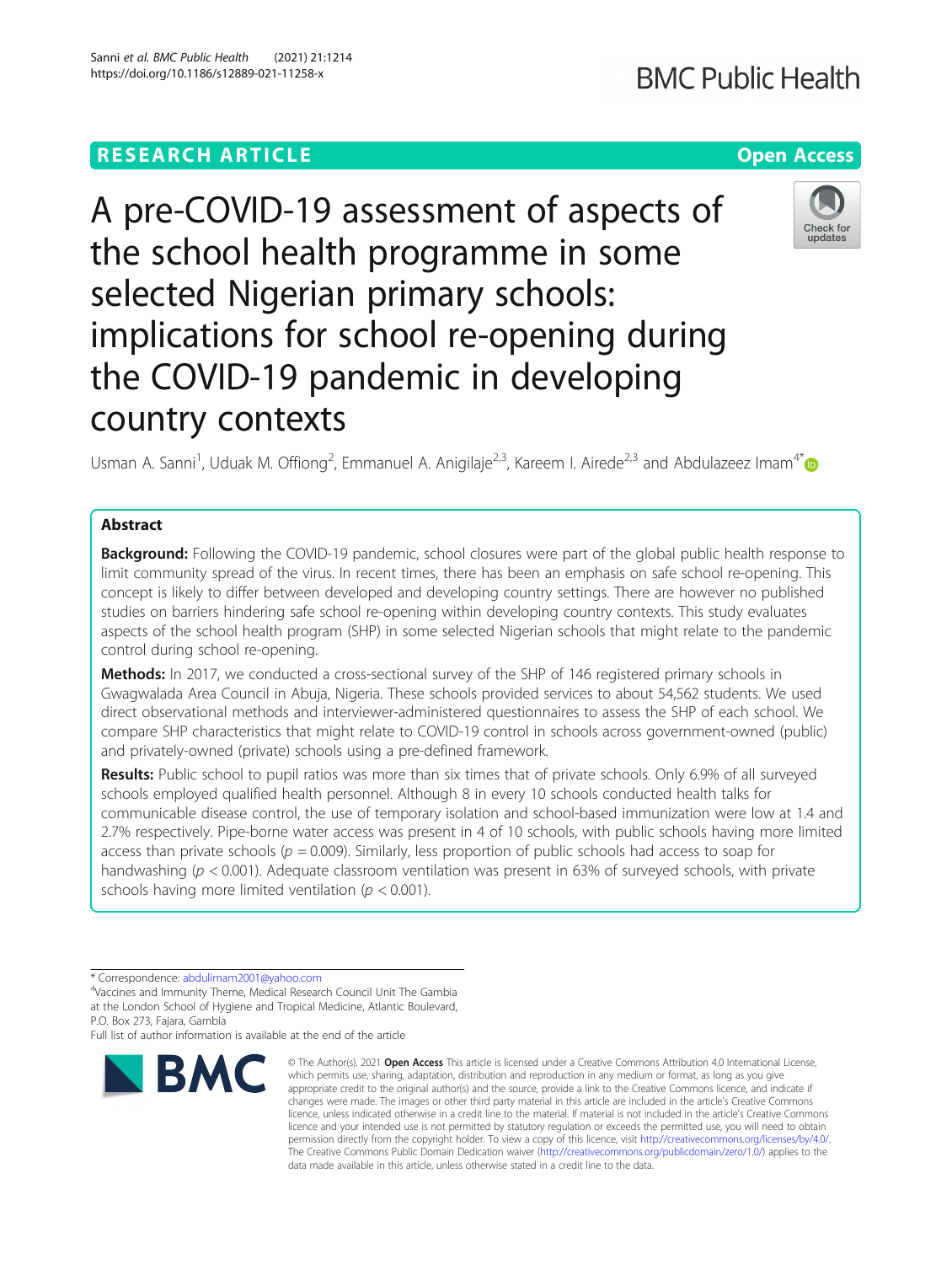**Conclusions:** Overcrowding and infrastructural deficits within developing country contexts represent barriers to safe school re-opening during the COVID-19 pandemic. In these settings, there needs to be tailored and innovative strategies which consider local practical realities when designing the COVID-19 control programs during school reopening.

Keywords: COVID-19, School health program, Pandemic, Nigeria, Developing countries

# Background

The COVID-19 pandemic has continued to spread across the globe with over 150 million confirmed cases recorded and almost 3.3 million deaths occurring worldwide as of the 9th of May, 2021 [\[1\]](#page-8-0). At the onset of the pandemic, countries initiated lockdowns and other public health measures including school closure to curtail the virus spread. This resulted in the closure of schools in more than 165 countries, with consequent interruption of the learning process of almost 1.5 billion children [\[2\]](#page-8-0). Most recently, governments are beginning to ease restrictions and schools have now re-opened allowing children to continue their education and also limiting the negative effects that might arise from prolonged school closure. It is thought that extended periods of school closure might impact both the mental and physical health of school children [\[3](#page-8-0), [4](#page-8-0)]. It might also affect programs such as vaccination, school feeding and mass de-worming which are routinely delivered through the school health program in low-middle-income countries (LMICs) and can potentially reverse the gains on female education in these settings [\[5\]](#page-8-0).

In line with international best practices, the Nigerian national Ministry of Education officially ordered school closure on the 3rd March 2020 and recently been reopened on the 12th of October 2020 [[6\]](#page-8-0). This is also a similar situation in many other developing country contexts [\[7](#page-8-0)]. Global school re-opening is premised on current scientific evidence which demonstrates that children do not transmit the COVID-19 virus as efficiently as adults do, and that school-based virus transmission may not be the main driver of community transmission [[8,](#page-8-0) [9\]](#page-8-0). Also, epidemiologic studies report children to have a predominantly asymptomatic or milder illness when compared to adults  $[10-12]$  $[10-12]$  $[10-12]$  $[10-12]$  $[10-12]$  and overall better disease prognosis [[12\]](#page-8-0). With this evidence, medical societies have advocated for the safe re-opening of schools with appropriate precautionary measures such as hand hygiene, reduced intermixing, physical distancing and the use of face masks [\[13](#page-8-0)]. The World Health Organization has also released a statement to guide the safe reopening of schools [\[14](#page-8-0)]. Requirements for schools in developing countries to establish safer school environments might however differ from those in more developed countries as the former have a comparatively greater deficit in infrastructure and their school health programs. Locally, in Nigeria, the National Center for Disease Control (NCDC) has brought out a policy that directs schools on appropriate procedures to follow including ensuring adequate classroom ventilation, social distancing within schools and wearing of masks in children above the age of six  $[15]$  $[15]$ . In reality, there might exist significant barriers that hinder the adoption of these public health measures.

To the best of our knowledge, there are no published context-specific studies that identify deficits in developing countries' school health programs (SHPs) that need to be addressed to ensure safe school re-opening during the pandemic. Using previously collected data on the school health program of 146 selected primary schools in the Nigerian capital, we identified gaps in the school health program regarding COVID-19 mitigation preparedness using the framework in Fig. [1.](#page-2-0) Such data is important to inform practical strategies for mitigating COVID-19 in Nigerian schools and potentially in other developing country contexts. This is also important if these schools are to remain open during the subsequent infection waves as currently being experienced globally.

### Subjects and methods

### Study design and setting

We conducted a cross-sectional survey using methods of direct observation and interviewer-administered questionnaires (Table [1](#page-2-0)) between April to October 2017. Our study was conducted in the Gwagwalada Area Council (GAC) of the Federal Capital Territory (FCT), Nigeria. The GAC is one of six area councils in the FCT, located in North-central, Nigeria and has a population of 402, 000 [[16](#page-8-0)]. The Universal Basic Education (UBE) Board and Zonal Education Office (ZEO), Gwagwalada are in charge of primary school education within the Area Council. In 2017, the GAC had 291 registered primary schools comprising 80 public and 211 private schools.

# Study population

These were private and public schools in the GAC.

### Sampling technique and sample size determination

To calculate our sample size, we used a sampling ratio of 50% of our sampling frame to arrive at the largest possible sample for a chosen error margin of 0.05 [\[17\]](#page-8-0). The sampling frame comprised all 291 registered schools, thus we arrived at a sample size of 146 schools. We used stratified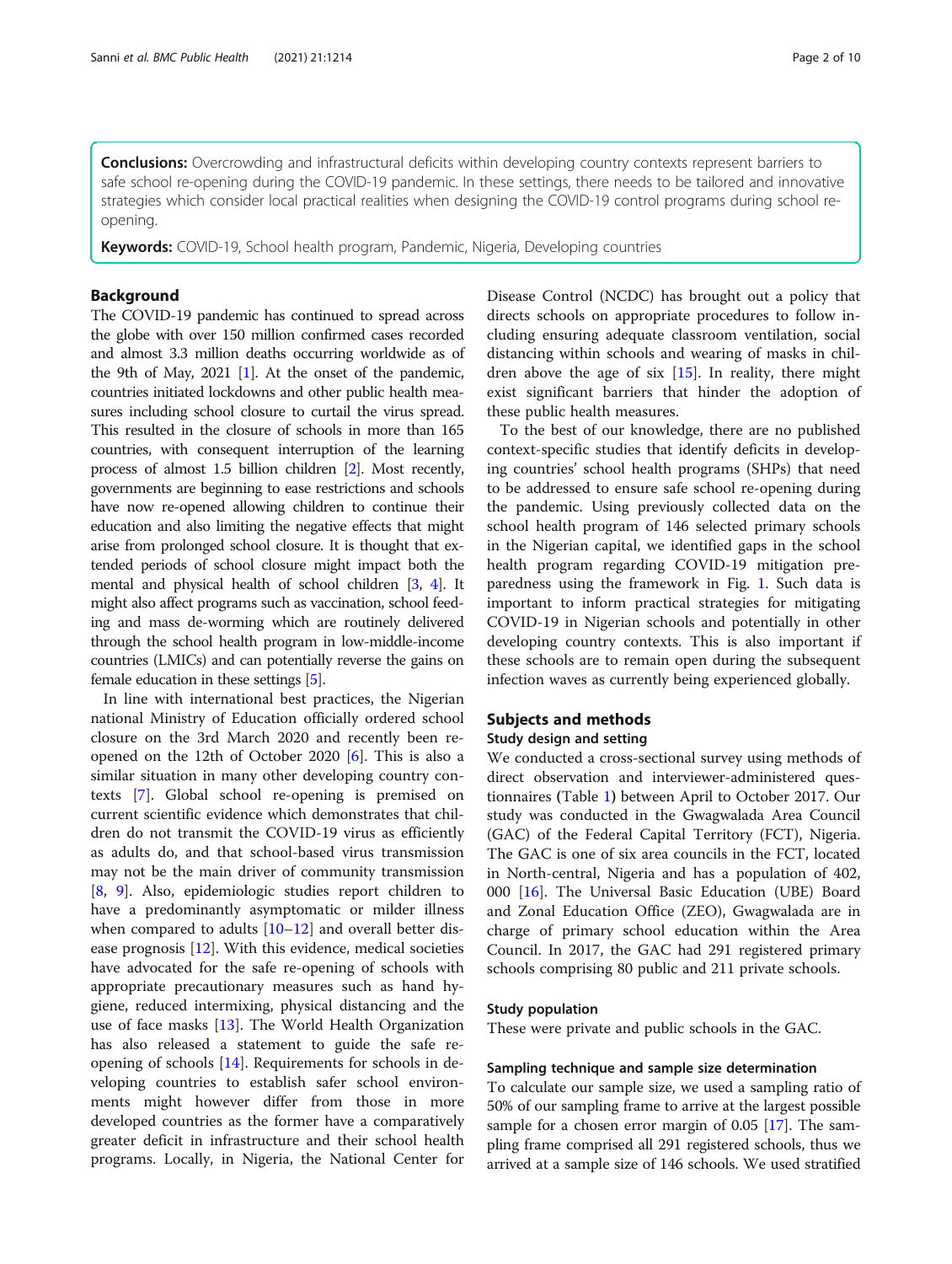<span id="page-2-0"></span>

random sampling to select our chosen schools by first stratifying all schools into public and private schools and then selected 50% in each school group (i.e. 40 public and 106 private schools) using simple balloting.

# Data collection

To access the school health program of individual schools, we used an SHP evaluation tool that was

modified for use in Nigerian schools by Azubuike et al. [[18\]](#page-8-0) This tool comprised sections to evaluate all aspects of the SHP (school healthful environment, school health instruction, school medical services and school health administration) [[18\]](#page-8-0). For the current research, we have selected a sub-set of variables based on our framework in Fig. 1. These were determined using a combination of methods of direct observation, questionnaire

Table 1 Study variables and the methods of inspection

| <b>Variables</b>                                    | Methods of inspection |
|-----------------------------------------------------|-----------------------|
| Presence of a health personnel                      | Direct observation    |
| Water supply                                        | Direct observation    |
| Presence of a school fence                          | Direct observation    |
| <b>Classroom ventilation</b>                        | Direct observation    |
| Availability of soap                                | Direct observation    |
| Availability of wash hand basin                     | Direct observation    |
| Sickbay                                             | Direct observation    |
| Floor spacing                                       | Measurements taken    |
| Adequacy of ventilation                             | Measurements taken    |
| Controllable ventilation                            | Direct observation    |
| Student medical records                             | Direct observation    |
| Presence of school health committee                 | Questionnaire         |
| <b>Conduct of health talk</b>                       | Questionnaire         |
| The practice of temporarily isolating sick children | Questionnaire         |
| Immunization practice                               | Questionnaire         |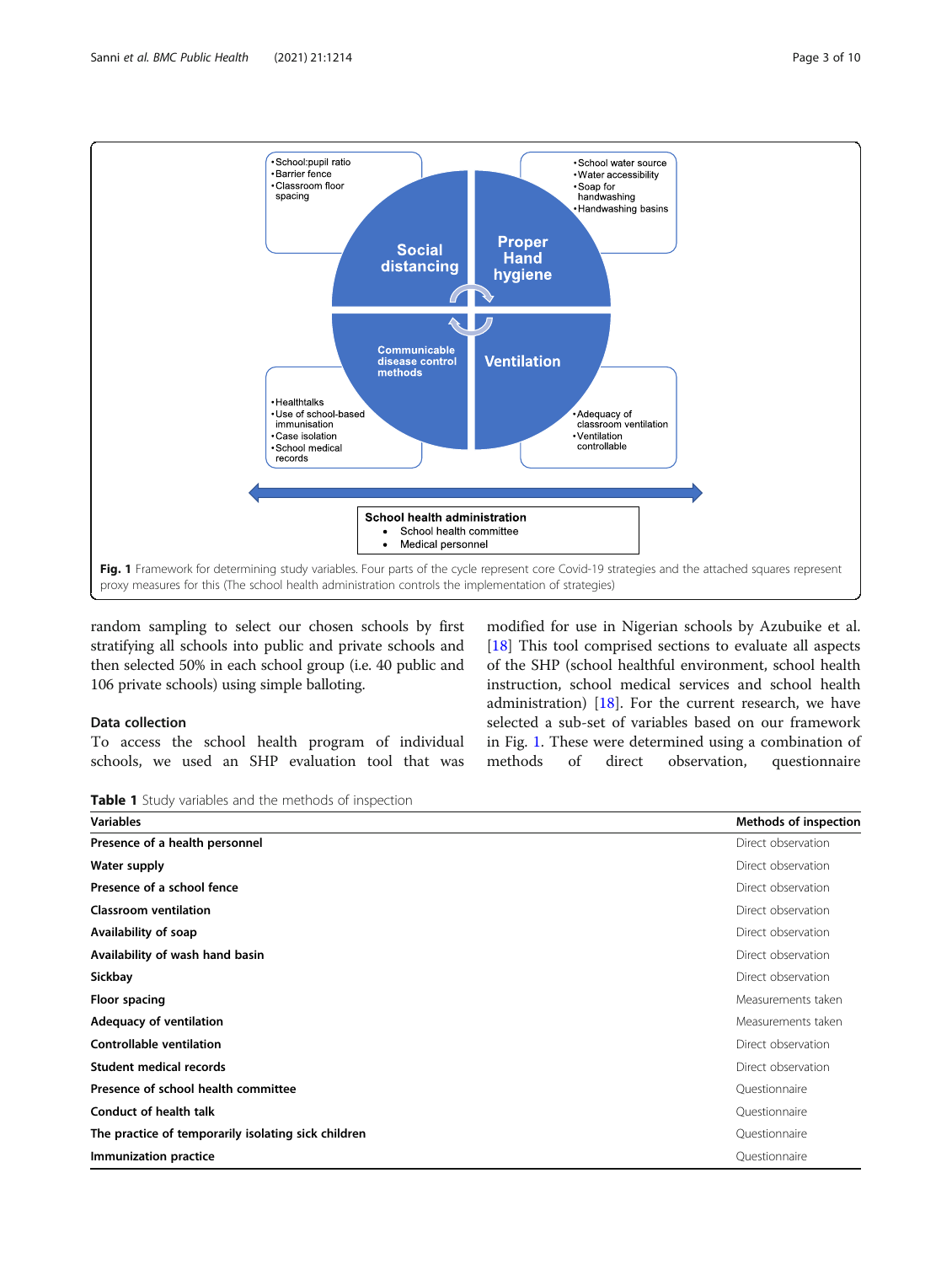administration and also taking measurements (Table [1](#page-2-0)). The research team comprised a paediatrician and four final year undergraduate students. To ensure data consistency and quality, the team was trained by the paediatrician for 4 weeks. In each school, we administered our questionnaires to the headteachers and a random selection of three school teachers. We further selected two sixth form pupils (the highest form in the Nigerian primary school) to confirm findings from the questionnaires administered to the teachers (Table [1](#page-2-0)). Also, we carried out direct observation/inspection of other aspects of the SHP and measured windows, floor spaces and doors in classrooms using an inelastic measuring tape (Table [1](#page-2-0)).

#### Exposure variable definitions

1. Adequate ventilation

This was defined as doors and windows with a combined area that accounted for at least 25% of the floor space and allowed for cross ventilation by windows being placed on different classroom walls [[19](#page-8-0)].

2. Controllable ventilation

Ventilation was adjudged controllable where doors and windows had hinges that allow for easy opening and closing.

# 3. School health committee

The committee comprising of headteacher (as chairman), pupils' representative, school nurse, health teacher, and representative of Parent-Teachers Association. The committee is to ensure the implementation of the SHP at the schools [\[20\]](#page-8-0).

4. Standard classroom floor spacing

Floor classroom spacing was considered standard if it was at least  $19.4 \text{ m}^2$  and accommodated a maximum of thirty-six pupils arranged in six rows and six columns [[21\]](#page-8-0). This was definition was based on a policy guideline document for school sanitation by the Nigerian Federal Ministry of Environment [[21\]](#page-8-0).

# Outcome variable

School Type – Public or private school

1. Public schools were defined as schools established and owned by the government.

2. Private schools were defined as schools established and owned by an individual, or group of persons, organizations or mission bodies.

# Ethical considerations

Ethical approval for our study was obtained from the Research and Ethics Committee of the University of Abuja Teaching Hospital's (FCT/UATH/HREC/PR/034). We also received study approvals from the FCT Universal Basic Education Board, Zonal Education Office and the GAC. We also sought consent from all study participants and caregivers of participating students. Additionally, we anonymised data collection through the use of codes on the school assessment forms.

# Data analysis

We determined the school to pupil ratios by dividing the number of schools by pupils across both public and private schools. We also determined frequency and proportions for each variable across the two groups. We compared proportions using chi-square and Fischer's exact when an expected cell count was less than 5. Statistical significance was set at  $p < 0.05$ for our univariable analysis. All statistical analyses were performed using STATA version 16.1 (Stata-Corp. 2019. Stata Statistical Software: Release 16. College Station, TX: StataCorp LP).

# Results

We conducted our study in 146 (50.2%) of the 291 registered primary schools in the GAC. Of this number, 106 (72.6%) were privately owned, while 40 (27.4%) were government-owned, referred here on out as 'private' and 'public schools' respectively. These schools provided services to a combined school population of 54,562 students comprising 26,849 males and 27,708 females. Private schools' students had a student population of 15, 881, while public schools had a population of 38, 681. Overall average pupil to school ratio was 373.7: 1. Public primary schools had an average pupil to school ratio of 967:1, while private primary schools had a ratio of 149.8: 1.

# School health processes compared between public and private schools

About 21.2% of surveyed schools had a school health committee with significantly more public health schools (40.0%) having such committees when compared to private schools (14.2%,  $p = 0.001$ , Table [2\)](#page-4-0). Similarly, only 6.9% of all the surveyed schools employed medical personnel with no public school having employed medical personnel (Table [2](#page-4-0)).

For the control of communicable diseases within the school environment, the majority (83.6%) of schools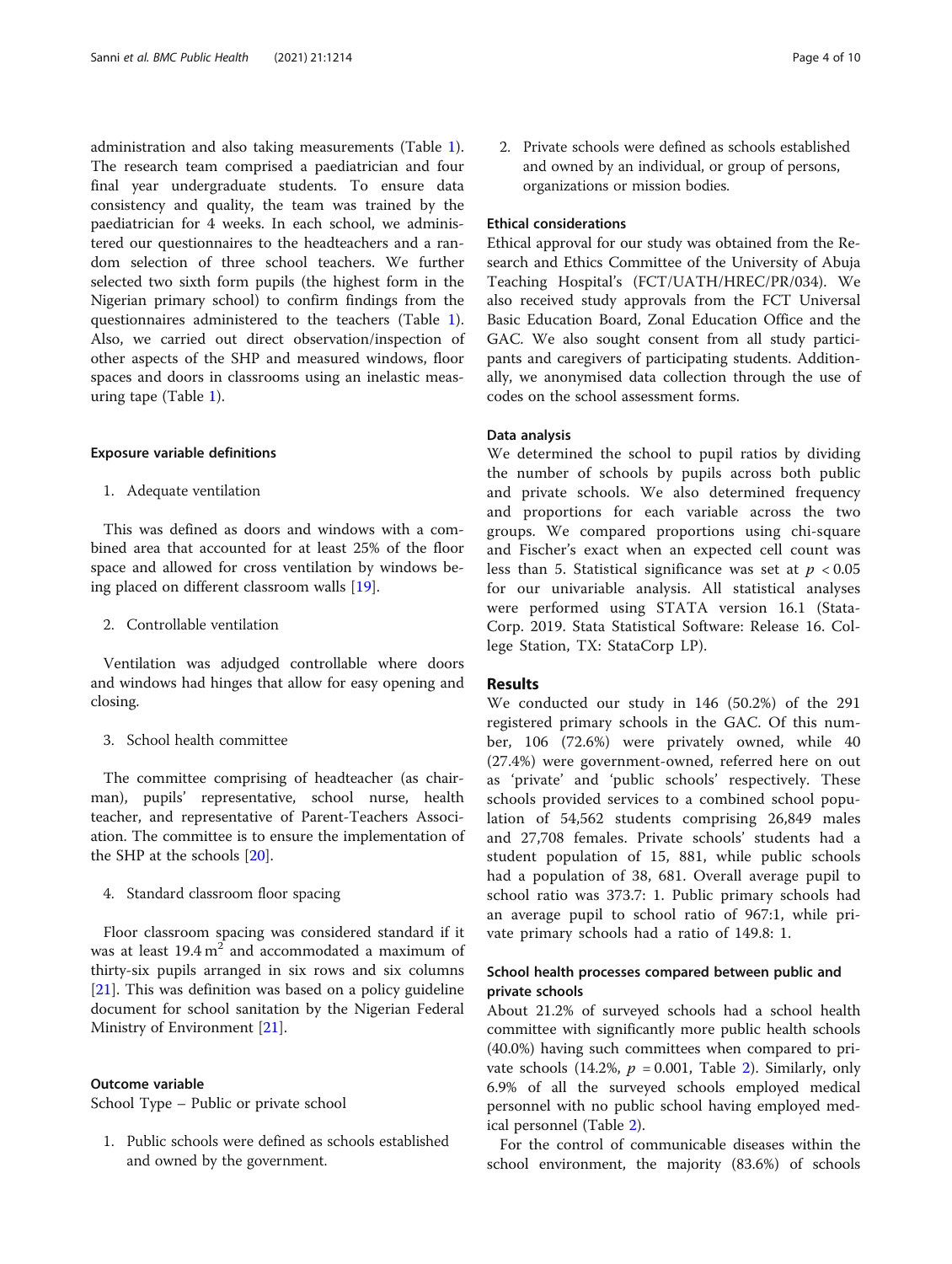| Variable                                      | Public schools $(n = 40)$                                 | Private school ( $n = 106$ ) | <i>p</i> -value | Total      |
|-----------------------------------------------|-----------------------------------------------------------|------------------------------|-----------------|------------|
|                                               | Availability of a school health committee                 |                              |                 |            |
| Yes                                           | 16(40.0)                                                  | 15(14.2)                     | 0.001           | 31(21.2)   |
| No                                            | 24(60.0)                                                  | 91 (85.9)                    |                 | 115 (78.8) |
| Availability of health personnel <sup>a</sup> |                                                           |                              |                 |            |
| Yes                                           | 0(0.0)                                                    | 10(9.4)                      | 0.06            | 10(6.9)    |
| No                                            | 40 (100.0)                                                | 96 (90.6)                    |                 | 136 (93.2) |
| <b>Conduct health talks</b>                   |                                                           |                              |                 |            |
| Yes                                           | 34 (85.0)                                                 | 88 (83.0)                    | 0.77            | 122 (83.6) |
| No                                            | 6(15.0)                                                   | 18 (17.0)                    |                 | 24 (16.4)  |
|                                               | Isolate school-children as a method for disease control   |                              |                 |            |
| Yes                                           | 1(2.5)                                                    | 1(0.9)                       | 0.47            | 2(1.4)     |
| No                                            | 39 (97.5)                                                 | 105 (99.1)                   |                 | 144 (98.6) |
|                                               | Immunise school- children as a method for disease control |                              |                 |            |
| Yes                                           | 2(5.0)                                                    | 2(1.9)                       | 0.46            | 4(2.7)     |
| No                                            | 38 (95.0)                                                 | 104 (98.1)                   |                 | 142 (97.3) |
| Keep student medical records                  |                                                           |                              |                 |            |
| Yes                                           | 23(57.5)                                                  | 68 (64.2)                    | 0.46            | 91(62.3)   |
| No                                            | 17 (42.5)                                                 | 38 (35.9)                    |                 | 55 (37.7)  |
|                                               |                                                           |                              |                 |            |

<span id="page-4-0"></span>Table 2 School health processes compared between public and private schools

a Doctor or nurse

conducted health talks (Table 2). Fewer schools carried out temporary isolation at school (1.4%) or conducted school-based immunisation services (2.7%) (Table 2).

# School physical environment compared between public and private schools

Among surveyed schools, 39.7% of schools had access to pipe-borne water. This access was significantly higher in private schools (46.2%) when compared to public schools  $(22.5\%, p-value = 0.009,$  Table [3](#page-5-0)). A greater proportion of public schools, however, had a bore-hole as the main source of water when compared to private schools ( $p = 0.02$ , Table [3\)](#page-5-0). Also, a greater proportion of government schools (70.0%) had their water sources within the school premises when compared to those of private schools (48.1%, p-value =0.018). As regards classroom ventilation, government schools on average had better ventilation when compared to private schools (Table [3](#page-5-0)). Overall, 75.3 and 52.7% of schools had access to soap for handwashing and school wash hand facilities respectively. These proportions were significantly lower in public schools when compared to private schools (Table [3,](#page-5-0)  $p = < 0.001$ ). No surveyed public school had a health room or sickbay, while 23.6% of private schools had one (Table [3](#page-5-0)).

# **Discussion**

Using data from a previous school health program (SHP) survey, this paper identifies potential barriers to

COVID-19 mitigation preparedness in some selected Nigerian primary schools and compares these barriers across public and private schools. Identified barriers that affected core COVID-19 prevention strategies such as performance of hand hygiene in schools, classroom ventilation, social distancing, and the control of communicable diseases.

Proper hand hygiene is central to COVID-19 prevention and involves frequent hand-washing with soap or the use of alcohol-based hand rubs as a substitute when water is unavailable [\[22](#page-8-0)]. In the surveyed schools, we found structures that might promote handwashing were limited and this limitation was greater in public schools. Overall, only 4 out of 10 schools had pipe-borne water with public schools having less access (2 in 10 schools). Fewer public schools also had handwashing facilities within their premises. In contrast to other factors that might enhance hand hygiene, water source accessibility was greater in public schools, as more of these schools had their water sources within the school premises. These were predominantly boreholes built by the government under a previous Millennium Development Goals (MDG) project. Our findings of limited handwashing access in schools are similar to those from studies conducted in other parts of Nigeria and other similar settings to ours  $[23-25]$  $[23-25]$  $[23-25]$ . A survey by UNICEF found only 46% of schools in developing countries had access to adequate water sources [[25](#page-8-0)]. A previous Kenyan study contrasted our findings by demonstrating 60% of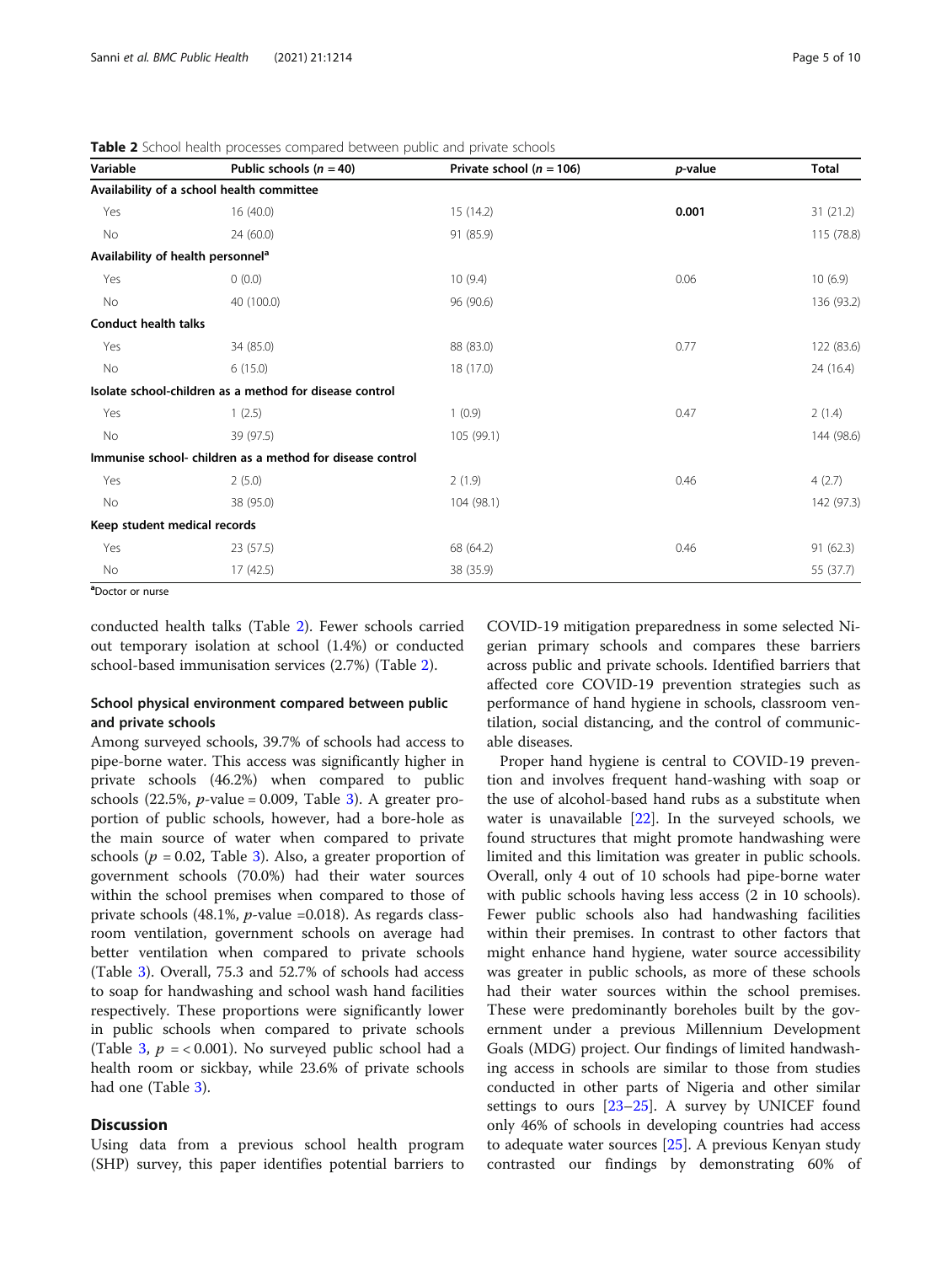| Variable                                    | Public schools ( $n = 40$ ) | Private school ( $n = 106$ ) | p-value | <b>Total</b> |
|---------------------------------------------|-----------------------------|------------------------------|---------|--------------|
| Access to pipe-borne water                  |                             |                              |         |              |
| Yes                                         | 9(22.5)                     | 49 (46.2)                    | 0.009   | 58 (39.7)    |
| No                                          | 31 (77.5)                   | 57 (53.8)                    |         | 88 (60.3)    |
| Borehole as the main water source           |                             |                              |         |              |
| Yes                                         | 27 (67.5)                   | 48 (45.3)                    | 0.03    | 75 (51.4)    |
| No                                          | 13 (32.5)                   | 58 (54.7)                    |         | 71 (48.6)    |
| Well water as the main water source         |                             |                              |         |              |
| Yes                                         | 1(2.5)                      | 10(9.4)                      | 0.16    | 11(7.5)      |
| <b>No</b>                                   | 39 (97.5)                   | 96 (90.6)                    |         | 135 (92.5)   |
| Surface water as the main water source      |                             |                              |         |              |
| Yes                                         | 3(7.5)                      | 1(0.9)                       | 0.03    | 4(2.7)       |
| No                                          | 37 (92.5)                   | 105 (99.1)                   |         | 142 (97)     |
| <b>School fenced</b>                        |                             |                              |         |              |
| Yes                                         | 12 (30.0)                   | 91 (85.9)                    | < 0.001 | 103 (70.6)   |
| No                                          | 28 (70.0)                   | 15(14.2)                     |         | 43 (29.5)    |
| School water source location                |                             |                              |         |              |
| Within school premises                      | 28 (70.0)                   | 51 (48.1)                    | 0.018   | 79 (54.1)    |
| Outside school premises                     | 12 (30.0)                   | 55 (51.9)                    |         | 67 (45.9)    |
| <b>Ventilation in classrooms</b>            |                             |                              |         |              |
| Adequate                                    | 38 (95.0)                   | 54 (50.9)                    | < 0.001 | 92 (63.0)    |
| Not adequate                                | 2(5.0)                      | 52 (49.1)                    |         | 54 (37.0)    |
| Ventilation source in classrooms            |                             |                              |         |              |
| Controllable                                | 37 (92.5)                   | 92 (86.8)                    | 0.34    | 129 (88.4)   |
| Not controllable                            | 3(7.5)                      | 14 (13.2)                    |         | 17(11.6)     |
| Classroom floor spacing                     |                             |                              |         |              |
| Standard                                    | 40 (100.0)                  | 34 (32.1)                    | < 0.001 | 74 (50.7)    |
| Non-standard                                | 0(0.0)                      | 72 (67.9)                    |         | 72 (49.3)    |
| Presence of wash hand basins within schools |                             |                              |         |              |
| Yes                                         | 2(5.0)                      | 75 (70.8)                    | < 0.001 | 77 (52.7)    |
| No                                          | 38 (95.0)                   | 31(29.3)                     |         | 69 (47.3)    |
| Availability of soap for handwashing        |                             |                              |         |              |
| Yes                                         | 8(20.0)                     | 102 (96.2)                   | < 0.001 | 110 (75.3)   |
| No                                          | 32 (80.0)                   | 4(3.8)                       |         | 36 (24.7)    |
| Presence of sickbay/ health room            |                             |                              |         |              |
| Yes                                         | 0(0.0)                      | 25 (23.6)                    | 0.001   | 25 (17.1)    |
| No                                          | 40 (100.0)                  | 81 (76.4)                    |         | 121 (82.9)   |

<span id="page-5-0"></span>Table 3 School physical environment compared between public and private schools

Bold – statistically significant

surveyed schools have adequate handwashing facilities, but noted high support by Non-governmental organisation for Water, Sanitation and Hygiene (WASH) practices in these schools [[26](#page-8-0)]. In developing countries, the availability and accessibility of water and soap for handwashing within schools are strongly associated with good school handwashing practices [\[27](#page-9-0)–[29\]](#page-9-0). For successful pandemic control during school re-opening, greater focus needs to be placed on improving soap and water availability, particularly within public schools, where our data shows the greater deficit. Existing infrastructural deficits might be substantial to reverse in the short term, and might require a phased intervention. In the interim however, alcohol-based hand sanitisers can be provided in classrooms, while heavy investments in school water provision is carried out in conjunction with development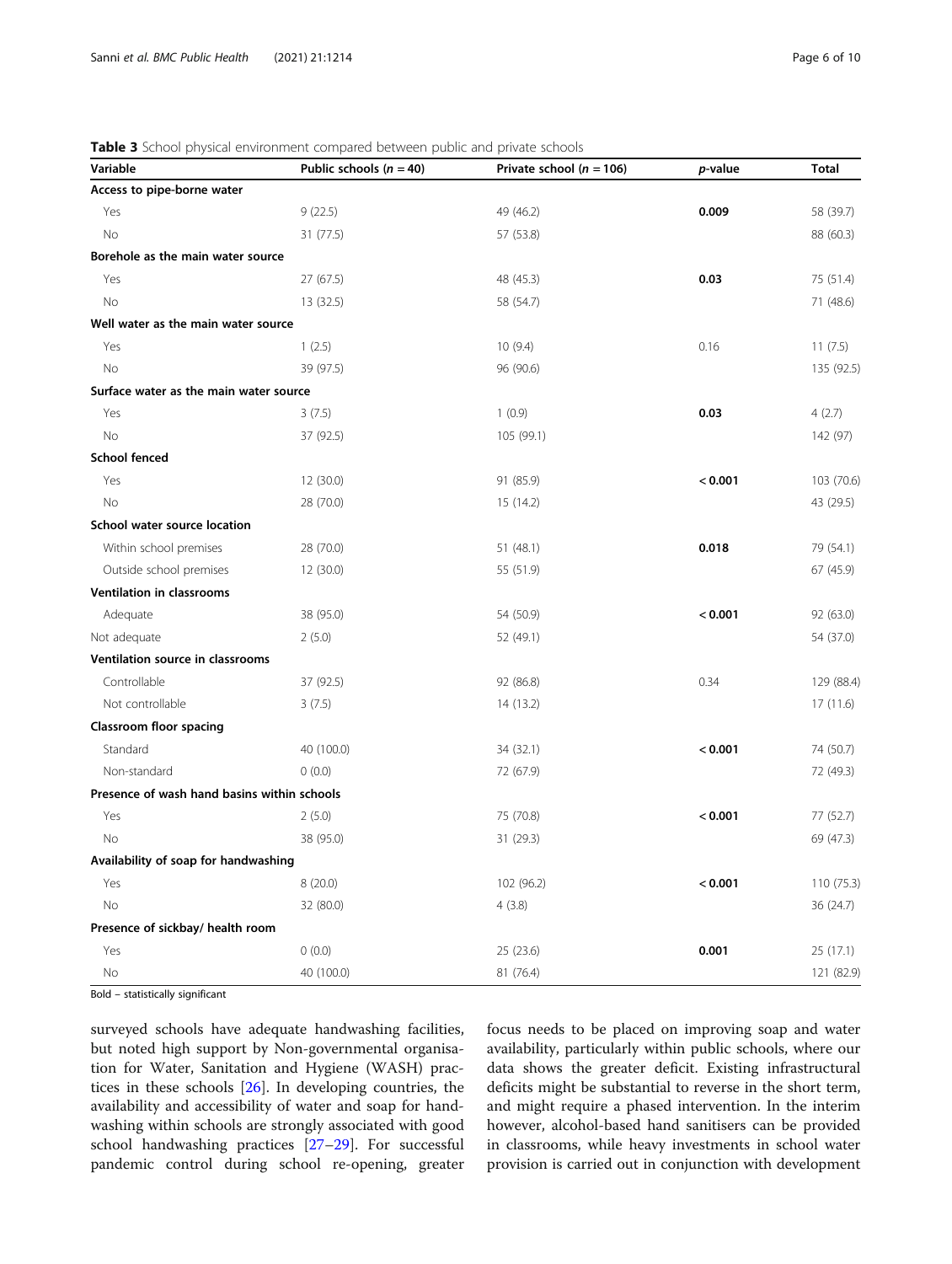partners and this should ideally extend to supporting private schools. Adequate water provision in schools would have important implications outside mitigating COVID-19, such as a reduction in diarrheal associated illnesses, respiratory illnesses, helminthic infections and decreased school absenteeism for adolescent girls through improvements in menstrual hygiene [[30,](#page-9-0) [31\]](#page-9-0).

Our study also found that classroom ventilation was only adequate in less than two-thirds of the surveyed schools with a higher proportion of public schools having adequate ventilation when compared to private schools. This difference most probably relates to differences in the initial purposes for which these schools were built. Locally, public schools which are run by the government are originally built for educational purposes, while it is not uncommon for private schools to rent and operate from structures that were originally residential. For proper COVID-19 control during school re-opening, school classrooms in facilities with inadequate ventilation might need to budget to remodel their doors and windows. To ensure compliance, there needs to be standards and laws put in place by regulatory authorities, particularly as regards adapting structures for schools that were not originally built for such purposes.

In this study, 7 out of 10 public schools had no form of barrier fencing which is crucial for controlling traffic in and out of schools. Barrier fences are central to upholding physical distancing and avoiding overcrowding in schools as they allow for well-defined entry and exit points where movement in and out of schools can be controlled. These areas might also serve as triage points where pupils are screened for high temperature, compliance with wearing masks and performing hand hygiene. To limit overcrowding and promote social distancing within classrooms, the Nigeria Centre for Disease Control (NCDC) recommends that classroom pupils sit one metre apart in line with international regulations [[15\]](#page-8-0). In this study, we employed two indices to determine classroom overcrowding including pupil-school ratios and the adequacy of classroom floor sizes. In this setting, public primary pupil to school ratios was six times those of private primary schools. In contrast, less proportion of private schools had standard floor sizes, suggesting some overcrowding within these settings which might also relate to some of these schools being originally built for residential purposes. Other researchers have also described school overcrowding in other developing country settings such as India [[32\]](#page-9-0). Locally, it would be impractical to limit public school intake as a large group of children who can not afford private schooling would be without access to education. While there need to be infrastructural developments in the education sector, the urgency of the situation requires innovative methods that limit overcrowding and ensure some social

distancing is maintained within classrooms. The Nigerian Federal Ministry of Education has recognised this challenge and suggested alternate methods of learning, for example, considering outdoor learning, dividing schools into morning and afternoon shifts or different groups of students attending schools on alternate days of the week [\[33\]](#page-9-0).

Another important aspect for COVID-19 control during school re-opening would be communicable disease control within schools. We assessed three channels for such control including school-based immunisation services, use of health talks and isolation of children with communicable diseases. We found immunisations services, both as a booster for routine vaccination and the control of epidemics were largely non-existent in both surveyed private and public schools, and this is similar to findings from other Nigerian studies [\[34](#page-9-0), [35](#page-9-0)]. While this finding does not have an immediate implication for COVID-19 control, it potentially impacts future vaccine delivery within schools as an important public health measure to curb the pandemic spread. Current studies might thus need to understand factors that might promote COVID-19 vaccine uptake among school children in developing country contexts, similar to studies previously carried out among health workers and adult populations [[36](#page-9-0)–[38\]](#page-9-0). The current deficit in immunisation services also represents missed opportunities to deliver other existing vaccines, for example, the human papillomavirus vaccine to adolescent females, as is routinely carried out in developed country settings. Additionally, isolation of school children suspected of having a communicable disease was not routinely practised in schools and only 17.1% of schools had a sick bay or health-room within their school with no surveyed public school having one. In a previous study from South-Western Nigeria, a quarter of surveyed schools had a sickbay with surveyed public schools having more limited access [\[39](#page-9-0)]. Similarly, another study from Pakistan found only 24% of surveyed schools to have a sickbay [\[40](#page-9-0)]. As schools reopen during the pandemic, administrators will need to identify rooms for isolating suspected cases of COVID-19. Importantly, our study identified the majority of schools currently use health talks to deliver messages for communicable disease control to students. This is important, as schools could easily adapt such messages to educate school children about COVID-19.

For successful COVID-19 mitigation within schools, having appropriate human resource and the necessary school health administration is also critical to direct and implement local control strategies. This requires the presence of a school health committee which usually acts as an implementation driver for the SHP and can easily be adapted to provide oversight functions for control of COVID-19. Such committees have been shown to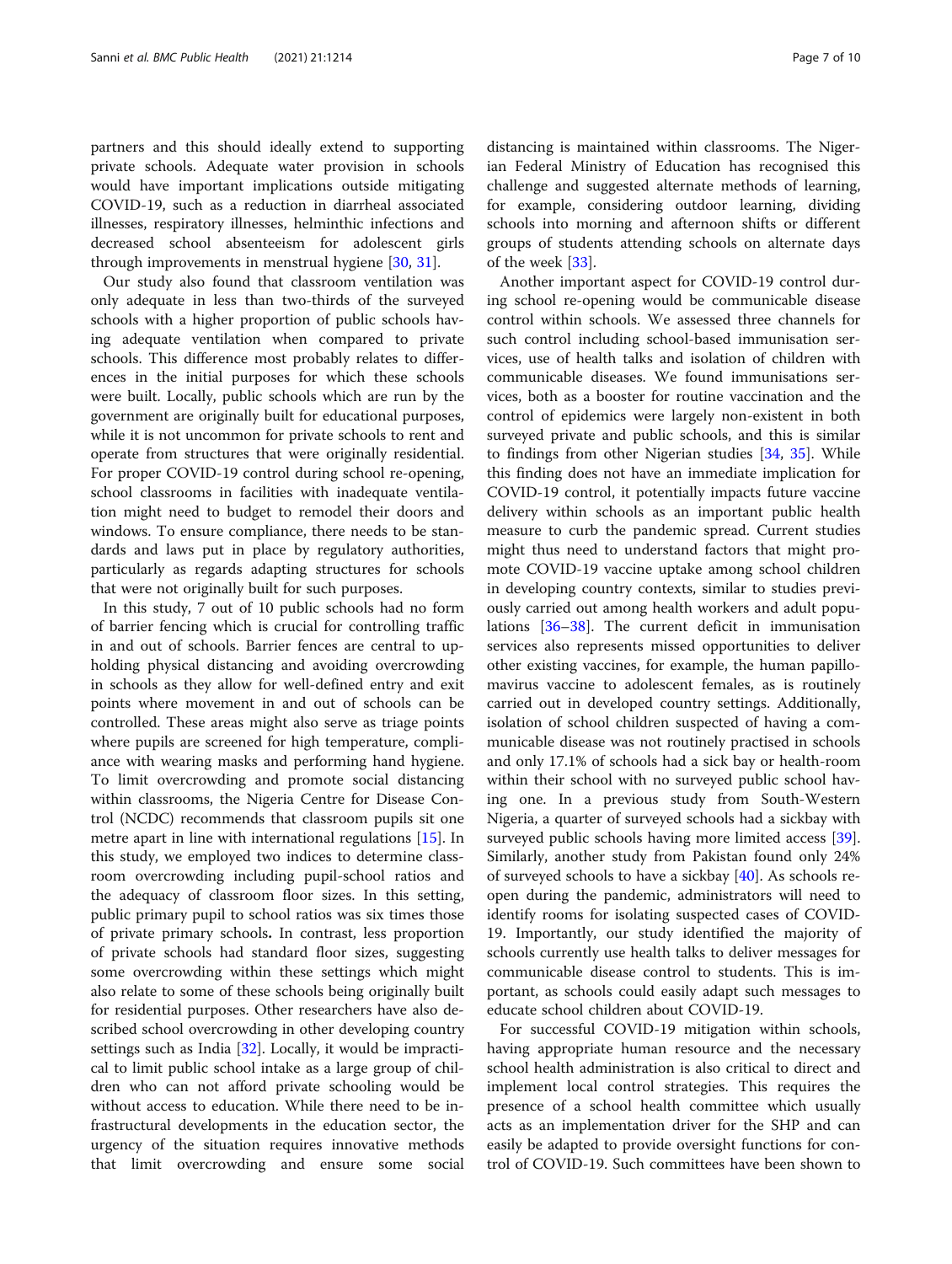increase the likelihood of attaining minimum school health service deliverables in similar settings to ours [[41\]](#page-9-0). We found that just over a fifth of schools had such committees and the deficit was greater among private schools. Also, schools would need medically qualified personnel to serve as advisers to these committees, play prominent roles in the frontline COVID-19 response through co-ordinating surveillance and promoting a biopsychosocial approach to disease management where the mental health of returning pupils is considered paramount. A recent Chinese study demonstrated anxiety and depression to be around 6 and 12% respectively among children and adolescents returning to schools after lockdown [\[42](#page-9-0)]. There is increasing recognition that existing mental health systems would not be able to cope with the fall-out of the pandemic and there are calls for targeted school-based mental health interventions [\[43](#page-9-0)]. One area that has shown promise in improving mental health among adults returning to work after lockdowns are psychoneuroimmunity preventive measures [[44\]](#page-9-0). This involves the promotion of COVID-19 safe workspaces and is associated with reduced psychological problems in returning workers [\[44](#page-9-0)]. The role of such preventative measures in improving mental health among school pupils in developing countries would need to be the focus of future research. The number of health personnel employed by schools in the study area was markedly limited, as only 6.9% of schools employed either a nurse or doctor and none of the surveyed public schools employed one. This is similar to two Nigerian studies that showed 4.3 and 9.3% of schools employed health personnel [\[45,](#page-9-0) [46\]](#page-9-0). Our figures are however much lower than a previous study from south-western Nigeria which found 23.3% of schools to employ a nurse [\[39](#page-9-0)]. Although the findings of this study are at variant with ours, they still show sub-optimal human health resources within schools and possibly suggest regional differences in the strength of SHPs. This suggests an existing gap between policy and actual practice, as the Nigerian national school health policy recommends all schools should have school health service personnel including medical doctors or school nurses [\[20](#page-8-0)]. Common in our setting is to have non-medically qualified teachers trained to provide first aid to students. As schools reopen, administrators would need to create health committees if not in existence, or if non-functional, empower them to carry out all aspects of the SHP including COVID-19 control. Also, these schools would need to hire medical professionals. In a context with limited resources like ours, this might be impractical in the short-term and some creative thinking would be needed to address the human resource for health deficit within schools. Countries such as Vietnam are considering the use of village health workers for control of

COVID-19 [\[47](#page-9-0)]. There is a similar cadre in the form of Community Health Extension Workers (CHEWs) in Nigeria, a lower skilled cadre of health workers who complete 2 to 3 years of formal health training including a year of apprenticeship and mentoring [[48\]](#page-9-0). CHEWs have successfully been deployed to strengthen primary health services, particularly among rural Nigerian communities [\[49](#page-9-0)], and could potentially be used to strengthen the local SHP. If such structures are funded and sustained, they could lead to a long-lasting gains for the Nigerian SHP.

### Strengths and limitations

To the best of our knowledge, ours is the first study to identify barriers to safe school re-opening in a developing country context and we have described challenges in our local setting that potentially apply to other developing country contexts.

While data for our analysis were collected in 2017, we suspect that there might have been minimal change in the state of schools. This is because Nigeria had been experiencing an economic recession from falling oil prices even before the start of the pandemic. Additionally, we conducted our study in a large number of schools within one of six area councils within the FCT. Nigeria is however quite expansive and there are possibly some geographical variations in the availability of resources for the school health program. Nevertheless, multiple studies from Nigeria and other developing countries describe deficits in the SHP which are similar to our findings [[23,](#page-8-0) [27](#page-9-0), [35,](#page-9-0) [40](#page-9-0)], suggesting these contexts might experience similar challenges to ours. Our study does not measure actual class sizes to identify classroom overcrowding but we utilised proxies such as pupil to school ratio which can indirectly measure classroom overcrowding.

# Conclusion

There are multiple barriers to safe school re-opening within the contexts studied. This relates majorly to Infrastructural deficits and gaps in policy to practice. While blueprints currently exist for safe school reopening, they need to that take into cognisance the local realities that might exist within developing country contexts, many of which arise from limited school infrastructure and human resource. Additionally, standards will need to be set to ensure safe school re-opening during the pandemic and existing policies on the school health program need to be enforced. There also needs to be a concerted strengthening of the local SHP to build resilience not only against COVID-19 but also against future epidemics that might occur.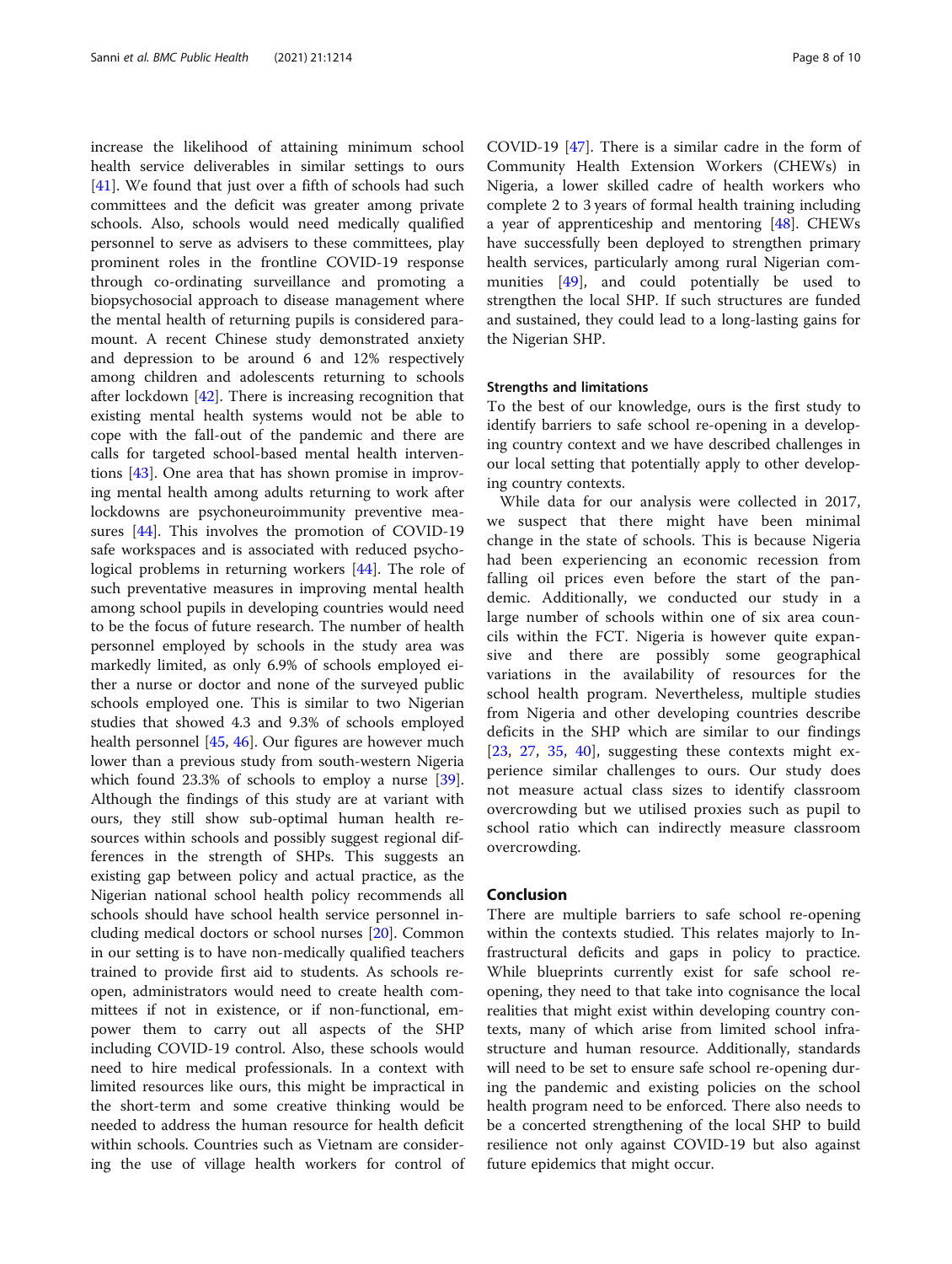# <span id="page-8-0"></span>Abbreviations

FCT: Federal Capital Territory; GAC: Gwagwalada Area Council; LMIC: Lowmiddle income countries; MDG: Millennium Development Goals; NCDC: National Center for Disease Control; SHP: School Health Program; UBE: Universal Basic Education; UNICEF: United Nations Children's Fund; WASH: Water, Sanitation and Hygiene; ZEO: Zonal Educational Office

#### Acknowledgements

The authors would like to acknowledge Mr. Dugule Daniel Hacks of the FCT education secretariat and Mr. Garba Auna, the Head of School Services at the FCT Universal Basic Education Board. We would also like to acknowledge all the headteachers, teachers and participating pupils and the study research assistants.

## Authors' contributions

SU and AI both conceptualised the idea for this paper. Data collection was undertaken by SU under supervision by UMO, EAA and KIA, AI analysed the data. SU and AI co-wrote the first draft of the manuscript with critical reviews from UMO, EAA and KIA. All authors reviewed and contributed to all drafts of the manuscript including the final manuscript draft. The author(s) read and approved the final manuscript.

#### Funding

This work was not supported by any funding.

#### Availability of data and materials

Data used in this study are available from the corresponding author upon reasonable request.

#### **Declarations**

#### Ethics approval and consent to participate

We obtained ethical approval for our study from the Institutional Review Board of the University of Abuja Teaching Hospital's (FCT/UATH/HREC/PR/ 034). We also obtained written informed consent from all study participants and from the parents or caregivers of participating students who were minors.

#### Consent for publication

Not applicable.

# Competing interests

All authors declare no conflicts of interest.

#### Author details

<sup>1</sup>Department of Paediatrics, Federal Medical Centre, Birnin-Kebbi, Kebbi, Nigeria. <sup>2</sup>Department of Paediatrics, University of Abuja Teaching Hospital, Gwagwalada, Abuja, Nigeria. <sup>3</sup>Department of Paediatrics, University of Abuja, Gwagwalada, P.M.B 117, Abuja, Nigeria. <sup>4</sup>Vaccines and Immunity Theme, Medical Research Council Unit The Gambia at the London School of Hygiene and Tropical Medicine, Atlantic Boulevard, P.O. Box 273, Fajara, Gambia.

# Received: 21 December 2020 Accepted: 10 June 2021

#### References

- 1. Weekly epidemiological update on COVID-19 11 May 2021. [cited 2021 May 23]. Available from: [https://www.who.int/publications/m/item/weekly](https://www.who.int/publications/m/item/weekly-epidemiological-update-on-covid-19%2D%2D-11-may-2021)[epidemiological-update-on-covid-19%2D%2D-11-may-2021](https://www.who.int/publications/m/item/weekly-epidemiological-update-on-covid-19%2D%2D-11-may-2021)
- <https://plus.google.com/+UNESCO>. Education: From disruption to recovery. UNESCO. 2020 [cited 2020 Nov 9]. Available from: [https://en.unesco.org/](https://en.unesco.org/covid19/educationresponse) [covid19/educationresponse](https://en.unesco.org/covid19/educationresponse)
- 3. Liu JJ, Bao Y, Huang X, Shi J, Lu L. Mental health considerations for children quarantined because of COVID-19. Lancet Child Adolesc Health. 2020;4(5): 347–9. [https://doi.org/10.1016/S2352-4642\(20\)30096-1](https://doi.org/10.1016/S2352-4642(20)30096-1).
- 4. Rundle AG, Park Y, Herbstman JB, Kinsey EW, Wang YC. COVID-19–related school closings and risk of weight gain among children. Obesity. 2020;28(6): 1008–9. [https://doi.org/10.1002/oby.22813.](https://doi.org/10.1002/oby.22813)
- Viner RM, Bonell C, Drake L, Jourdan D, Davies N, Baltag V, et al. Reopening schools during the COVID-19 pandemic: governments must balance the

uncertainty and risks of reopening schools against the clear harms associated with prolonged closure. Arch Dis Child. 2021;106(2):111–3.

- 6. Nigeria Government Calls for Reopening of Schools After 6-month COVID Lockdown | Voice of America - English. [cited 2020 Nov 18]. Available from: [https://www.voanews.com/africa/nigeria-government-calls-reopening](https://www.voanews.com/africa/nigeria-government-calls-reopening-schools-after-6-month-covid-lockdown)[schools-after-6-month-covid-lockdown](https://www.voanews.com/africa/nigeria-government-calls-reopening-schools-after-6-month-covid-lockdown)
- 7. After months of closure, Kenya's schools adjust to sudden reopening. The World from PRX. [cited 2020 Nov 18]. Available from: [https://www.pri.org/](https://www.pri.org/stories/2020-10-16/after-months-closure-kenyas-schools-adjust-sudden-reopening) [stories/2020-10-16/after-months-closure-kenyas-schools-adjust-sudden](https://www.pri.org/stories/2020-10-16/after-months-closure-kenyas-schools-adjust-sudden-reopening)[reopening](https://www.pri.org/stories/2020-10-16/after-months-closure-kenyas-schools-adjust-sudden-reopening)
- 8. Viner RM, Mytton OT, Bonell C, Melendez-Torres GJ, Ward J, Hudson L, et al. Susceptibility to SARS-CoV-2 infection among children and adolescents compared with adults: a systematic review and meta-analysis. JAMA Pediatr. 2021;175(2):143–56.
- 9. Lee B, Raszka WV. COVID-19 transmission and children: the child is not to blame. Pediatrics. 2020;146(2):e2020004879.
- 10. Lu X, Zhang L, Du H, Zhang J, Li YY, Qu J, et al. SARS-CoV-2 infection in children. N Engl J Med. 2020;382(17):1663–5. [https://doi.org/10.1056/NEJMc2](https://doi.org/10.1056/NEJMc2005073) [005073](https://doi.org/10.1056/NEJMc2005073).
- 11. Dong Y, Mo X, Hu Y, Qi X, Jiang F, Jiang Z, et al. Epidemiology of COVID-19 among children in China. Pediatrics. 2020;145(6):e20200702.
- 12. Götzinger F, Santiago-García B, Noguera-Julián A, Lanaspa M, Lancella L, Carducci FIC, et al. COVID-19 in children and adolescents in Europe: a multinational, multicentre cohort study. Lancet Child Adolesc Health. 2020;4(9):653–61. [https://doi.org/10.1016/S2352-4642\(20\)30177-2](https://doi.org/10.1016/S2352-4642(20)30177-2).
- 13. Walger P, Heininger U, Knuf M, Exner M, Popp W, Fischbach T, et al. Children and adolescents in the CoVid-19 pandemic: Schools and daycare centers are to be opened again without restrictions. The protection of teachers, educators, carers and parents and the general hygiene rules do not conflict with this. GMS Hyg Infect Control. 2020; 15:Doc11.
- 14. Organization WH. Considerations for school-related public health measures in the context of COVID-19. 2020. Available from: [https://apps.who.int/iris/](https://apps.who.int/iris/bitstream/handle/10665/334294/WHO-2019-nCoV-Adjusting_PH_measures-Schools-2020.2-eng.pdf) [bitstream/handle/10665/334294/WHO-2019-nCoV-Adjusting\\_PH\\_measures-](https://apps.who.int/iris/bitstream/handle/10665/334294/WHO-2019-nCoV-Adjusting_PH_measures-Schools-2020.2-eng.pdf)[Schools-2020.2-eng.pdf](https://apps.who.int/iris/bitstream/handle/10665/334294/WHO-2019-nCoV-Adjusting_PH_measures-Schools-2020.2-eng.pdf)
- 15. Nigerian Centre for Disease Control. Public health guidance on safe school re-opening in Nigeria. [cited 2020 Nov 23]. Available from: [https://covid19.](https://covid19.ncdc.gov.ng/media/files/Public_Health_Guidance_on_Safe_School_Re-opening_in_Nigeria.pdf) [ncdc.gov.ng/media/files/Public\\_Health\\_Guidance\\_on\\_Safe\\_School\\_Re](https://covid19.ncdc.gov.ng/media/files/Public_Health_Guidance_on_Safe_School_Re-opening_in_Nigeria.pdf)[opening\\_in\\_Nigeria.pdf](https://covid19.ncdc.gov.ng/media/files/Public_Health_Guidance_on_Safe_School_Re-opening_in_Nigeria.pdf)
- 16. Nigeria NPC of. Federal Capital Territory 2016 Population Projection. 2016 [cited 2017 Sep 11]. Available from: [https://www.citypopulation.de/php/](https://www.citypopulation.de/php/nigeria-admin.php?adm1id=NGA015) [nigeria-admin.php?adm1id=NGA015](https://www.citypopulation.de/php/nigeria-admin.php?adm1id=NGA015)
- 17. Lwanga SK, Lemeshow S, Organization WH. Sample size determination in health studies: a practical manual: World Health Organization; 1991.
- 18. Azubuike JC, Nkangineme KE. Paediatrics & Child Health In The Tropics. 3rd ed: Educational printing and publishing; 2016.
- 19. Park K. Park's textbook of preventive and social medicine. 23rd ed. India: Bhanot Publishers; 2015.
- 20. National School Health Policy.pdf. Google Docs. [cited 2020 Nov 25]. Available from: [https://drive.google.com/file/d/0B1DAmtM1](https://drive.google.com/file/d/0B1DAmtM1BcbMMU5LY0VNbnl1NlU/view?usp=drivesdk&usp=embed_facebook) [BcbMMU5LY0VNbnl1NlU/view?usp=drivesdk&usp=embed\\_facebook](https://drive.google.com/file/d/0B1DAmtM1BcbMMU5LY0VNbnl1NlU/view?usp=drivesdk&usp=embed_facebook)
- 21. Federal Ministry of Environment. Policy guidelines on school sanitation. 2005. Available from: [https://www.ehorecon.gov.ng/2014-07-22-POLICY-](https://www.ehorecon.gov.ng/2014-07-22-POLICY-GUIDELINES-ON-SCHOOL-SANITATION-2005.html)[GUIDELINES-ON-SCHOOL-SANITATION-2005.html](https://www.ehorecon.gov.ng/2014-07-22-POLICY-GUIDELINES-ON-SCHOOL-SANITATION-2005.html)
- 22. Advice for the public on COVID-19 World Health Organization. [cited 2020 Nov 12]. Available from: [https://www.who.int/emergencies/diseases/novel](https://www.who.int/emergencies/diseases/novel-coronavirus-2019/advice-for-public)[coronavirus-2019/advice-for-public](https://www.who.int/emergencies/diseases/novel-coronavirus-2019/advice-for-public)
- 23. Nwajiuba CA, Ogunji CV, Uwakwe RC, David EI. Handwashing practices among children in public schools in Imo state, Nigeria. Glob J Health Sci. 2019;11(14):1–15.
- 24. Babalobi B. Water, sanitation and hygiene practices among primary-school children in Lagos: a case study of the Makoko slum community. Water Int. 2013;38(7):921–9. <https://doi.org/10.1080/02508060.2013.851368>.
- 25. Joint call to action. Raising Clean Hands: Advancing Learning, Health and Participation through WASH in Schools [Internet]; 2010 [cited 2020 Dec 15]. Available from: [https://www.unicef.org/media/files/raisingclea](https://www.unicef.org/media/files/raisingcleanhands_2010.pdf) [nhands\\_2010.pdf](https://www.unicef.org/media/files/raisingcleanhands_2010.pdf).
- 26. Alexander KT, Oduor C, Nyothach E, Laserson KF, Amek N, Eleveld A, et al. Water, sanitation and hygiene conditions in Kenyan rural schools: are schools meeting the needs of menstruating girls? Water. 2014;6(5):1453–66. [https://doi.org/10.3390/w6051453.](https://doi.org/10.3390/w6051453)